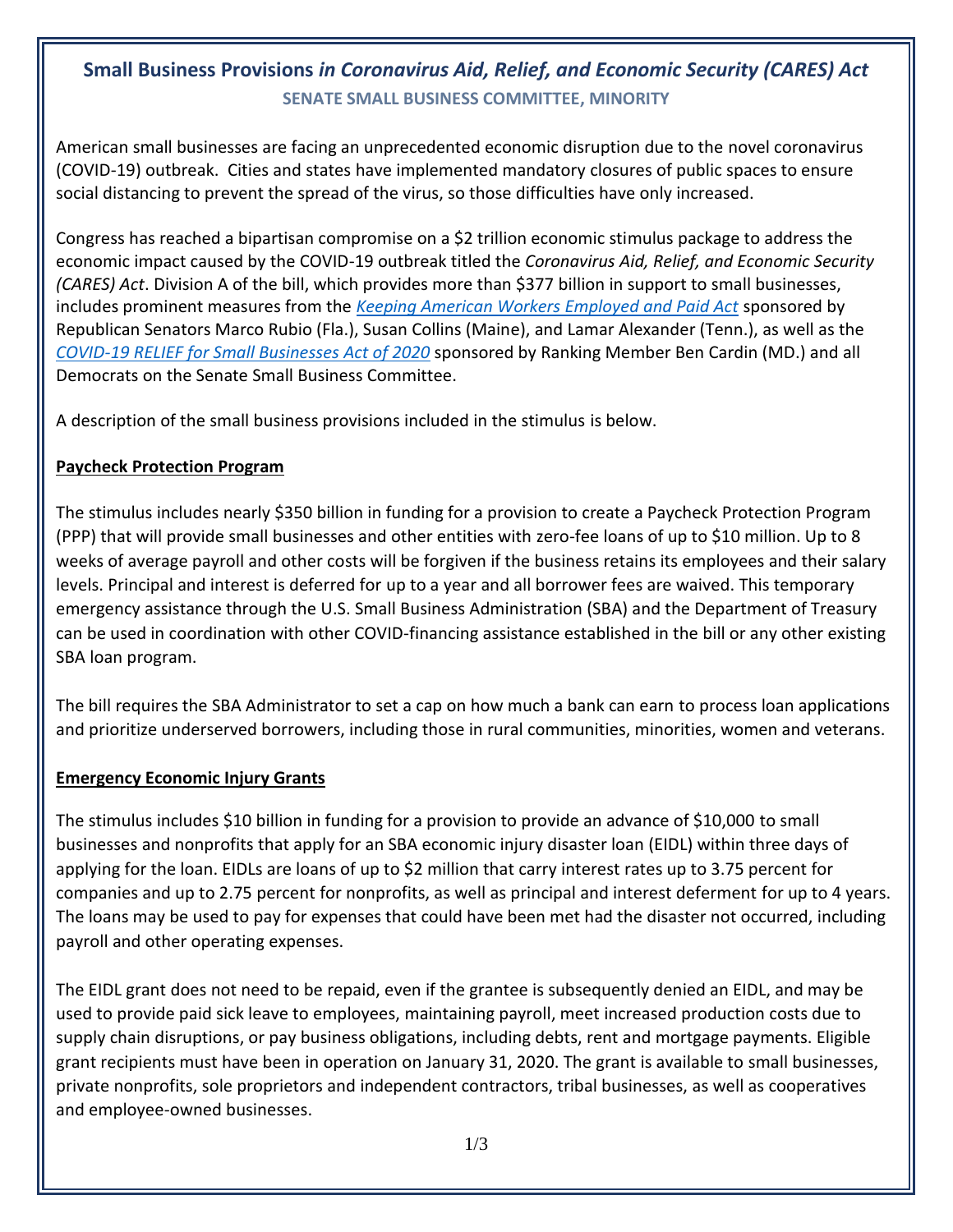A business that receives an EIDL between January 31, 2020 and June 30, 2020 as a result of a COVID-19 disaster declaration is eligible to apply for a PPP loan or the business may refinance their EIDL into a PPP loan. In either case, the emergency EIDL grant award of up to \$10,000 would be subtracted from the amount forgiven in the payroll protection plan.

The bill provides \$562 million to ensure that SBA has the resources to provide Economic Injury Disaster Loans (EIDL) to businesses that need financial support.

## **Debt Relief for Existing and New SBA Borrowers**

The stimulus includes \$17 billion in funding for a provision to provide immediate relief to small businesses with standard SBA 7(a), 504, or microloans. Under this provision, SBA will cover all loan payments for existing SBA borrowers, including principal, interest, and fees, for six months. This relief will also be available to new borrowers who take out an SBA loan within six months after the President signs the bill. The measure also encourages banks to provide further relief to small business borrowers by allowing them to extend the duration of existing loans beyond existing limits; and enables small business lenders to assist more new and existing borrowers by providing a temporary extension on certain reporting requirements. While SBA borrowers are receiving the six months debt relief, they may apply for a PPP loan that provides capital to keep their employees on the job. The six months of SBA payment relief may not be applied to payments on PPP loans.

The stimulus also includes a permanent fix that allows SBA to waive fees for veterans and their spouses in the 7(a) Express Loan Program, regardless of the President's budget. Under current law, SBA may only waive fees on 7(a) Express loans to veterans when the President's budget does not project a cost above zero for the overall 7(a) loan program.

## **Paid Leave for Government Contractors**

The stimulus includes a provision that provides paid leave for employees working on small business contracts with the federal government. The measure allows agencies to modify the terms of a contract to reimburse small business contractors for the cost of providing paid leave, including sick leave, to employees or subcontractors unable to perform work on-site due to a facility closure and cannot telework.

#### **Resources for Business Counseling Services**

Many large companies are struggling to respond to the unprecedented economic disruption our nation is facing, so small businesses that have even fewer resources to dedicate to navigating the economic impacts of COVID-19 must have access to reliable counseling and mentorship services.

The stimulus provides \$275 million in grants to the nation's network of Small Business Development Centers (SBDCs) and Women's Business Centers (WBCs), as well as the Minority Business Development Agency's Business Centers (MBDCs), to provide mentorship, guidance and expertise to small businesses. The funding will allow SBDCs, WBCs, and MBDCs to hire staff and provide programming to help small businesses and minority-owned businesses respond to COVID-19.